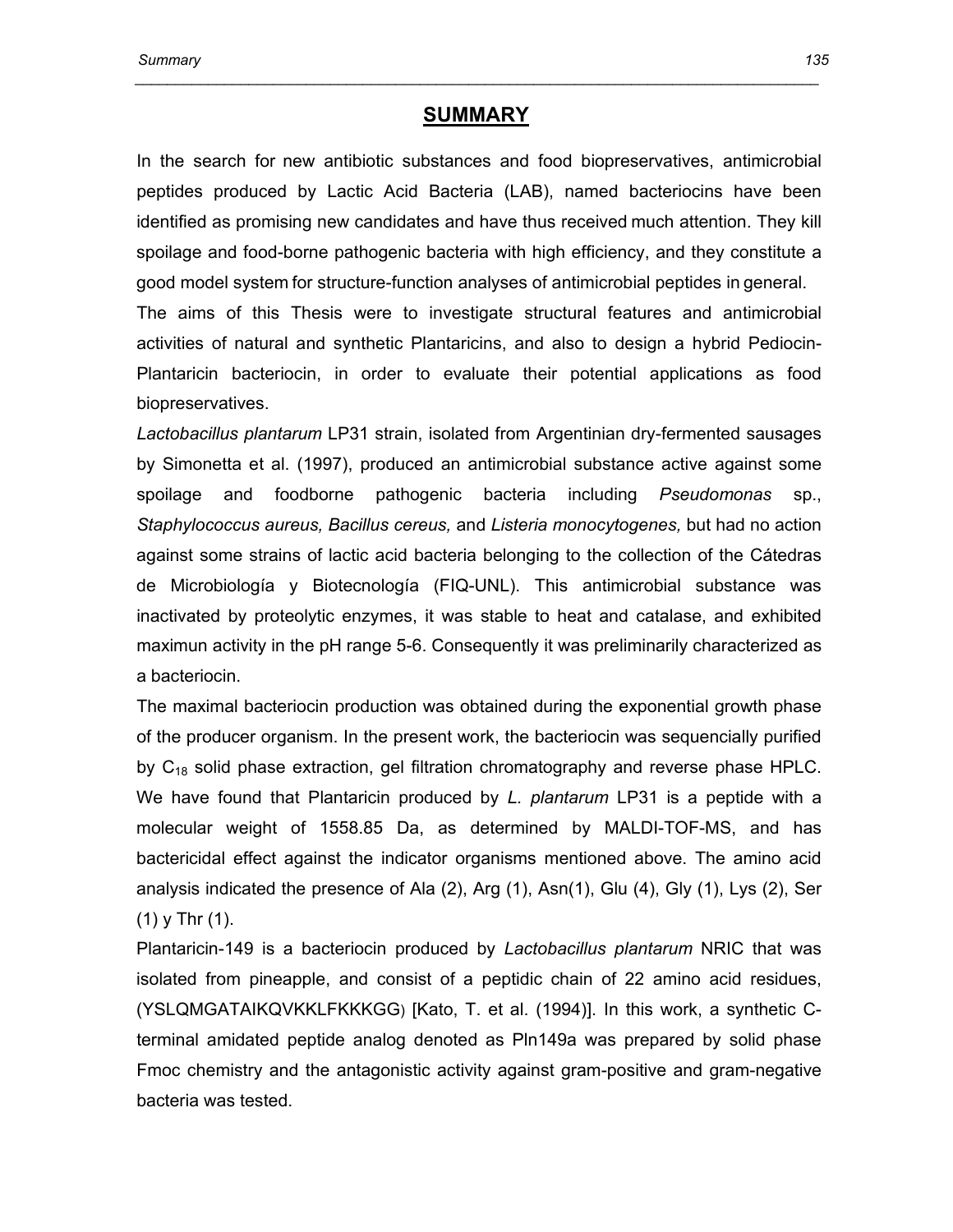The secondary structure was studied by Circular Dichroism (CD) and the vicinity of Tyr<sub>1</sub> by Fluorescence Spectroscopy, under several conditions. We report the results about interaction of Plantaricin 149 with reverse micelles prepared from the amphiphilic sodium bis (2-ethylhexyl)-sulfosuccinate (AOT) in cyclohexane. Synthetic Plantaricin was active against one strain of *Staphylococcus aureus* and four strains of *Listeria* at pH 5.5 and 7.4, and like the natural variant it was inhibitory against *Lactobacillus plantarum* ATCC 8014. CD experiments in samples containing Pln149a and reverse micelles of AOT suggest the stabilization of the amphipathic helical structure by electrostactic interactions between positive charged residues of Lys (peptide net charge +7) and the anionic surfactant. Fluorescence experiments in phosphate buffer pH 7.4 suggested that the N- terminal Tyr residue is closed to the polar heads of AOT molecules.

 *\_\_\_\_\_\_\_\_\_\_\_\_\_\_\_\_\_\_\_\_\_\_\_\_\_\_\_\_\_\_\_\_\_\_\_\_\_\_\_\_\_\_\_\_\_\_\_\_\_\_\_\_\_\_\_\_\_\_\_\_\_\_\_\_\_\_\_\_\_\_\_\_\_\_\_\_\_\_\_\_\_\_\_\_* 

Considering that Pln149a was shown to be active against *Listeria* strains, a hybrid peptide was designed combining the N- terminal amino acid sequence of pediocin PA-1 (1-18), and Pln149a (6-22) (KYYGNGVTCGKHSCSVDWGATAIKQVKKLFKKKGG), denoted as HP (HPL, linear; HPC, cyclic). The complete hybrid molecule and the two joined sequences were also synthetized by Fmoc chemistry.

The sequence corresponding to the C-terminal part of HP, denoted as C-T (residues 19- 35) was active against *Listeria* strains, in accordance with the results found for HP and Pln149a. Nevertheless, it was found that C-T was less active than Pln149a. This result suggest that the pentapeptide sequence YSLQM, which is present in Pln149a but absent in C-T, facilitates the interaction of the peptide with the bacterial membrane, particularly through the hydrophobic residues of Leu<sub>3</sub> and Met<sub>5</sub>.

Inhibition assays performed on the sequence corresponding to the N- terminal part of the hybrid (1-18, denoted as N-T) did not show antimicrobial activity, both in the linear and cyclic forms. According with this result it appears that the N-terminal half of the hybrid mediates the initial binding of this bacteriocin to target cells through electrostatic interactions but it is not involved in the antilisterial activity.

Additionally, the results confirmed that the disulphide bridge between  $\cos_{9}$  and  $\cos_{14}$  is not essential for the hybrid antimicrobial activity, because similar results were obtained with HPL and HPC.

In comparison to Pediocin PA-1, the hybrid bacteriocin has some physicochemical and biological properties that may emphasize the potential technological interest of this